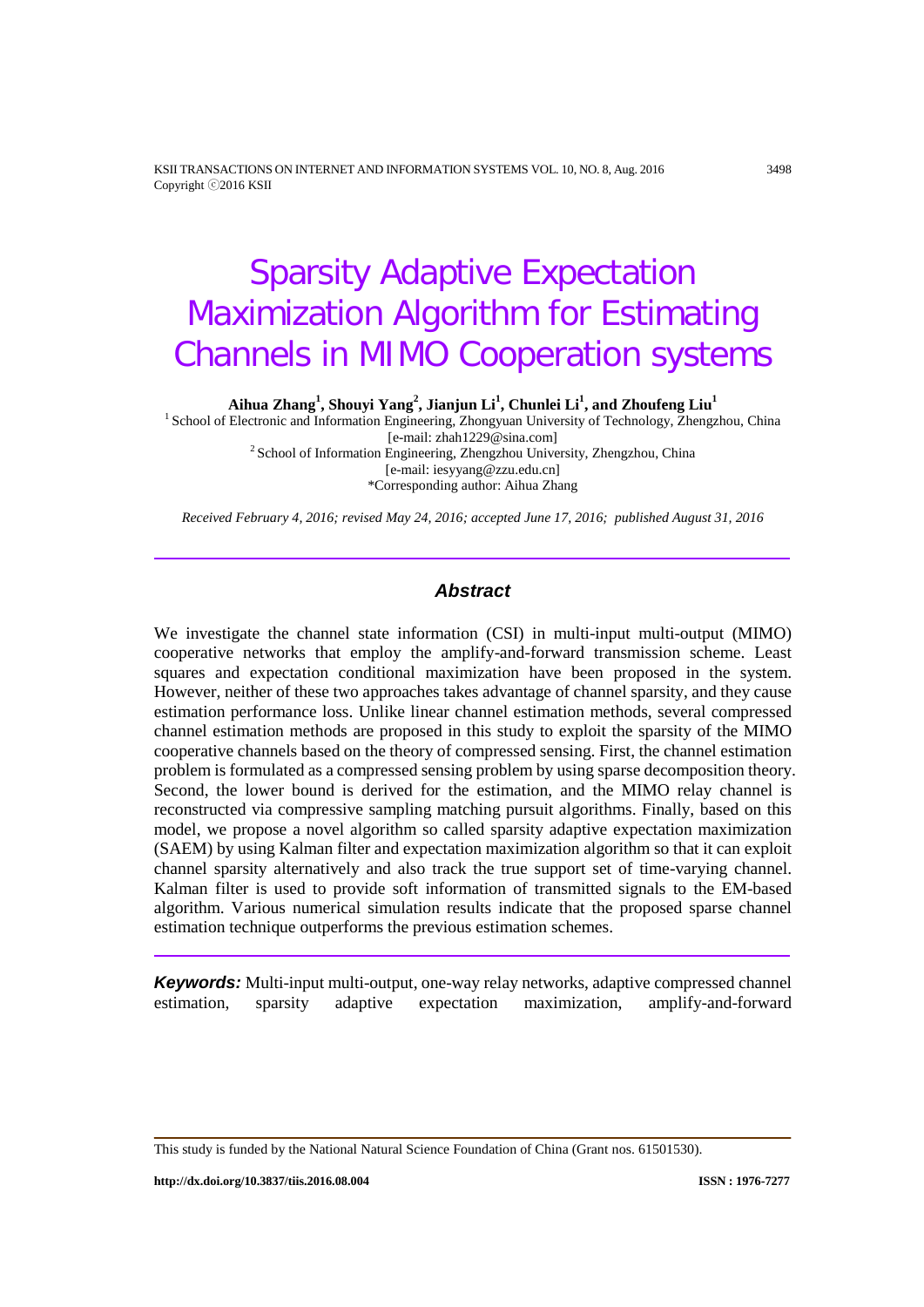# **1. Introduction**

**M**ultiple-input multiple-output (MIMO) relay channel has become one of the promising solutions, because it increases channel capacity, has network reliability, and effectively combats multipath fading. For a three-node MIMO relay network where terminals can be typically divided into three parts, namely, source, relay, and destination. Source and destination can be the base station and mobile station, respectively, or vice versa, and the relay receives a signal from the source and retransmits it to the destination. In the amplify-and-forward (AF) mode, the relay amplifies and retransmits its received noisy signal from the source terminal to the destination terminal without decoding it. Compared with the decode-and-forward scheme, the AF mode requires simpler implementations at the relay and no information about structure of signals from the source terminal.

For the MIMO relay systems where the direct source-destination link is omitted, the instantaneous channel state information (CSI) knowledge of both the source-relay and relay-destination links is required at the destination node to detect the signals conveyed from the source node. Thus, the overall channel information from the source end to the destination end is estimated at the destination only. The channel estimation issues have been sufficiently studied in MIMO systems with direct point-to-point (P2P) communications  $[1-6]$ . For AF relay networks, this study cannot directly appeal to the results of the P2P MIMO systems because the end-to-end channels are often concatenations of channels of multiple communication stages. In [7], parallel factor analysis–based channel estimation method for a two-hop MIMO relay communication system is developed. In [8], the superimposed training strategy into the MIMO AF one-way relay network (OWRN) was introduced to perform the individual channel estimation at the destination. A least squares (LS) channel estimation algorithm under block-based training is proposed for two-way relay MIMO-OFDM relay systems<sup>[9]</sup>. Furthermore, the expectation conditional maximization (ECM) channel information estimation algorithm is proposed in [10] to estimate the channel for MIMO amplify-and -forward relay networks. A joint channel estimation is proposed for three-hop MIMO relaying systems, which combined alternating least squares algorithm obtains cooperative diversity by fully exploiting the tensor algebraic structures of the available cooperative MIMO links[11]**.** However, most studies on MIMO amplify-and-forward relay networks do not take advantage of channel sparsity, and they cause performance loss. In recent years, numerous channel measurements demonstrate that the multipath wireless channels tend to exhibit cluster or sparse structures in which majority of the channel taps end up being either zero or below the noise floor, particularly when operating at large bandwidths and signaling durations and/or with numbers of antenna elements  $[12-14]$ . With the theoretical development of compressed sensing[15], a number of research studies have proposed sparse channel estimation methods on P2P communication systems<sup>[16-18]</sup>. Group-sparse channel estimation using bayesian matching pursuit is proposed for OFDM systems[18]**.** Meanwhile, sparse channel estimation methods [19–22] on cooperative networks have also been investigated. All of above methods assumed that the sparsity  $d$  is known, whereas the sparsity may not be available in many practical applications.

This study focuses on relay network in which multiple antennas are deployed at the source, relay, and destination nodes. The sparse channel estimation issue under the AF relaying scheme is studied. First, the MIMO relaying model is introduced and the composite channel estimation is formulated as a compressed sensing problem by using sparse decomposition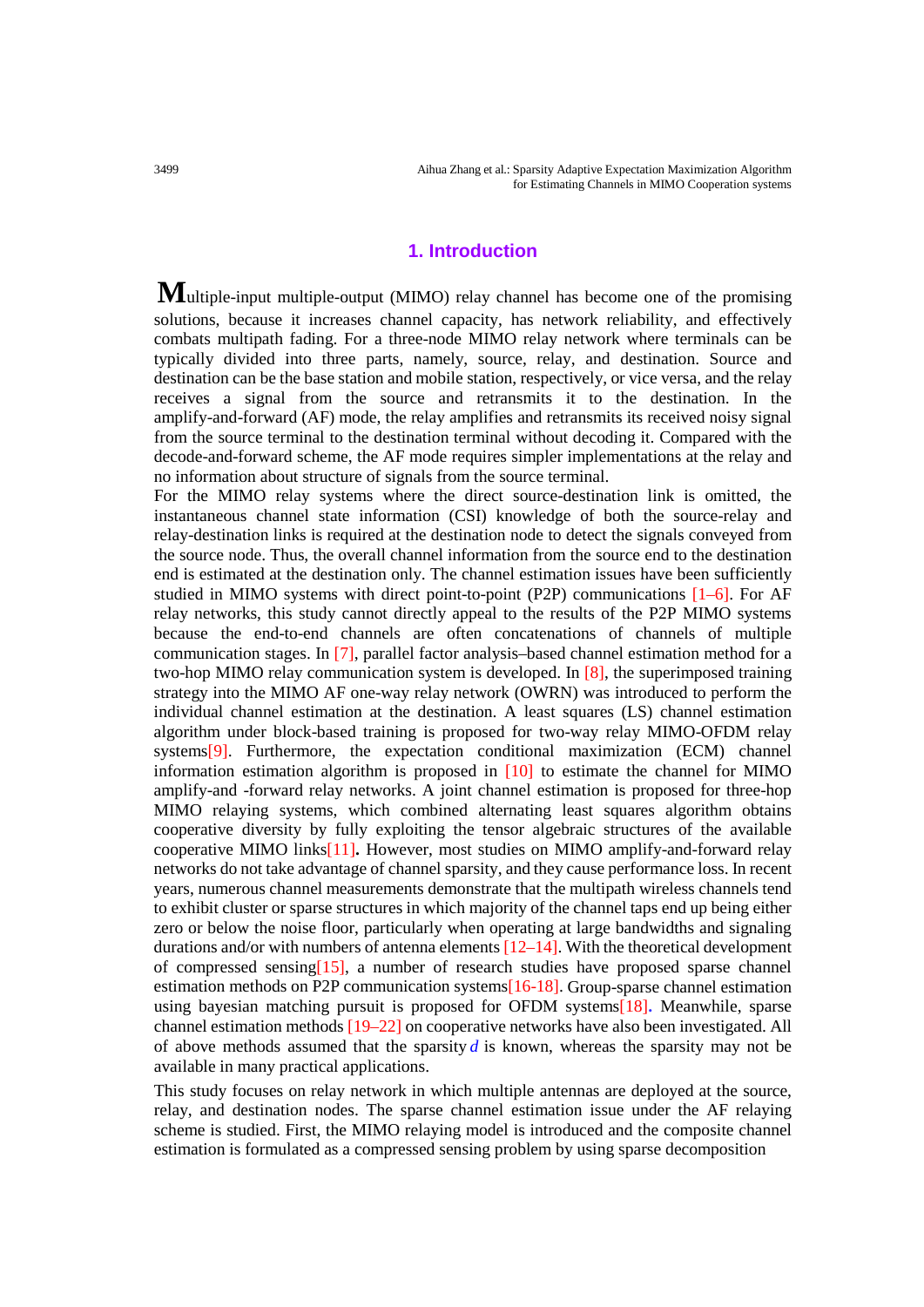theory. Second, the composite channel is reconstructed by compressive sampling matching pursuit (CoSaMP) [23] algorithm. Last, the proposed methods are verified with computer simulations, and then compared with the traditional methods and compressive sensing-based orthogonal matching pursuit (OMP) algorithm [24]. Then, this paper introduces an adaptive sparse channel estimation technique with compressed sensing for the MIMO relay network and exploits the sparse structure information in the CIR at the end users.

The rest of this paper is organized as follows: Section II describes the system model. Section III provides details of the proposed algorithm. Section IV presents the simulation results. Section V concludes the paper.

## **2. System Model**

#### **2.1 System model**

A typical dual-hop relay system consists of the source  $S$  sending signals toward the destination  $\mathbb D$  through the assistance of the relay node  $\mathbb R$ . Nodes  $\mathbb S$ ,  $\mathbb R$  and  $\mathbb D$  are equipped with  $M_S$ ,  $M_R$ and  $M_D$  antennas. The average transmit power of S, R and D are denoted as  $P_S$ ,  $P_R$ , and  $P_D$ , respectively. All of the channels are assumed to be quasi-statistic frequency-selective fading. We suppose that the channel between the *l*<sup>th</sup> antenna of  $\mathbb S$  and the *r*<sup>th</sup> antenna of  $\mathbb R$  is a frequency-selective fading channel, the impulse response of which is denoted by  $h_{r,\ell} = [h_{r,\ell}(0), h_{r,\ell}(1), \cdots, h_{r,\ell}(L_1-1)]^T$ , where  $\ell = 1, \cdots, M_s$ ,  $r = 1, \cdots, M_R$ , and  $L_1$  is the length of the channel between  $\mathbb S$  and  $\mathbb R$ . We assume that  $h_{r,\ell}$  is a complex Gaussian random variable with zero mean and variance  $\alpha_i^2$ . Meanwhile, the channel coefficient between the *m*th antenna of  $\mathbb D$  and the *r*th antenna of  $\mathbb R$  is denoted by  $g_{r,m} = [g_{r,m}(0) g_{r,m}(1) \cdots g_{r,m}(L_2-1)]^T$ ,  $(m = 1, \dots, M_p; r = 1, \dots, M_R)$ , which is a complex zero mean Gaussian random variable with variance  $\alpha_2^2$  and  $L_2$  is the length of the channel between  $\mathbb D$  and  $\mathbb R$ . The direct link between the source and destination is ignored because of the larger distance and additional path loss compared with the relay link. Through this study, we assume perfect synchronization among all terminals and same total transmit power for the source and relay.

### **2.2 Receive signal model**

During the first time slot, the signal vectors from the  $\ell$ th antenna of  $\mathbb S$  $\mathbf{x}_{i} = [x(0), x(1), \dots, x(N-1)]^{T}$  are cyclic prefix (CP) of length  $L_{p}$  added before transmission, and  $L_p$  should satisfy  $L_p \ge \max(L_1 - 1, L_2 - 1)$ . After CP is removed, the received signal vector at the node  $\mathbb R$  after can be written as

$$
\mathbf{y}_R = \boldsymbol{H}\boldsymbol{x} + \boldsymbol{w}_R \tag{1}
$$

where channel matrix *H*, transmit signal vector *x*, and received signal vector  $y<sub>R</sub>$  are denoted as follows: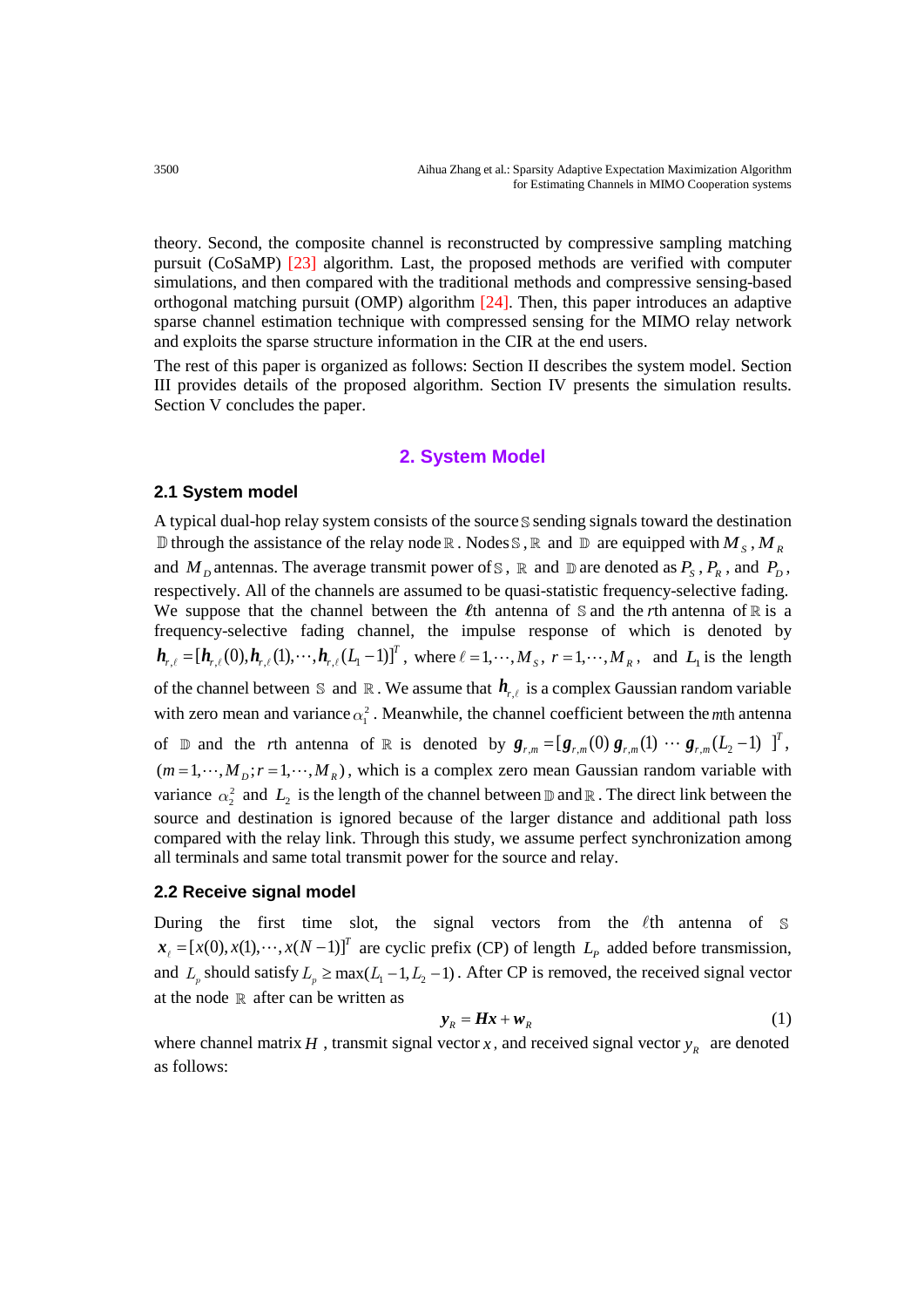$$
\boldsymbol{H} = \begin{bmatrix} \boldsymbol{H}_{1,1} & \boldsymbol{H}_{1,2} & \cdots & \boldsymbol{H}_{1,M_s} \\ \boldsymbol{H}_{2,1} & \boldsymbol{H}_{2,2} & \cdots & \boldsymbol{H}_{2,M_s} \\ \vdots & \vdots & \vdots & \vdots \\ \boldsymbol{H}_{M_R,1} & \boldsymbol{H}_{M_R,2} & \cdots & \boldsymbol{H}_{M_R,M_s} \end{bmatrix}
$$
(2)

$$
x = \begin{bmatrix} x_1 & x_2 & \cdots & x_{M_s} \end{bmatrix}^T
$$
 (3)

$$
y_R = \left[ (y_R^1)^T \cdots (y_R^r)^T \cdots (y_R^{M_r})^T \right]^T
$$
 (4)

The matrix  $H_{r,\ell}$  is a  $N \times N$  circulant matrix, which is the first column of the form  $h_{r,\ell} = \left[ h_{r,\ell}(0) h_{r,\ell}(1) \cdots h_{r,\ell}(L_1-1) 0_{1 \times (N-L_1)} \right]^T$ .  $W_R$  is the  $M_R \times 1$  zero-mean additive white Gaussian noise (AWGN) vector.

The vector  $y_R$  is then amplified at  $\mathbb R$  by a real coefficient  $\beta$ . The value of  $\beta$  is to guarantee that the average power is transmitted from each antenna of the relay  $\mathbb{R}$ . The vector  $\beta y_R^r$  is CP-added with CP length  $L_p$  before being broadcasted to  $\mathbb D$  during Phase II. We let  $y_D^m$  be the received signal vector at the *m*th antenna of  $\mathbb{D}$ ,  $m = 1, 2, \cdots, M_p$ . We construct a vector

 $y_D \triangleq [ (y_D^1)^T, \cdots, (y_D^m)^T, \cdots, (y_D^M)^T ]^T$ , which is represented as

$$
y_D = \beta G y_R + w_D
$$
  
=  $\beta G H x + \beta G w_R + w_D$   
=  $\beta G H x + w$  (5)

where

$$
G = \begin{bmatrix} G_{1,1} & G_{2,1} & \cdots & G_{M_R,1} \\ G_{1,2} & G_{2,2} & \cdots & G_{M_R,2} \\ \vdots & \vdots & \vdots & \vdots \\ G_{1,M_D} & G_{2,M_D} & \cdots & G_{M_R,M_D} \end{bmatrix}
$$
(6)

The matrix  $G_{r,m}$  is a  $N \times N$  circulant matrix, which is the first column of the form  $g_{r,m} = [g_{r,m}(0) g_{r,m}(1) \cdots g_{r,m}(L_2-1) 0_{1 \times (N-L_2)}]^T$ .  $w_D$  is the  $M_D \times 1$  complex circular AWGN vector at the destination with zero mean and covariance matrix  $\sigma_D^2 I_{M_D}$ , and *w* is the overall noise at the destination.

The circulant matrices  $H_{r,\ell}$  and  $G_{r,m}$  can be decomposed as  $H_{r,\ell} = F^H \Lambda_{r,\ell} F$ ,  $G_{r,m} = F^H \Xi_{r,m} F$ , where

$$
\Lambda_{r,\ell} = diag\left\{H_{r,\ell}(0),\cdots,H_{r,\ell}(c),\cdots,H_{r,\ell}(N-1)\right\}, H_{r,\ell}(c) = \sum_{q=0}^{L_1-1} h_{r,\ell}(q)e^{-j\frac{2\pi q c}{N}},
$$
  

$$
\Xi_{r,m} = diag\left\{G_{r,m}(0),\cdots,G_{r,m}(c),\cdots,G_{r,m}(N-1)\right\}, G_{r,m}(c) = \sum_{q=0}^{L_2-1} g_{r,m}(q)e^{-j\frac{2\pi q c}{N}},
$$

Therefore,  $\beta G_{m,r} H_{r,\ell}$  can be written as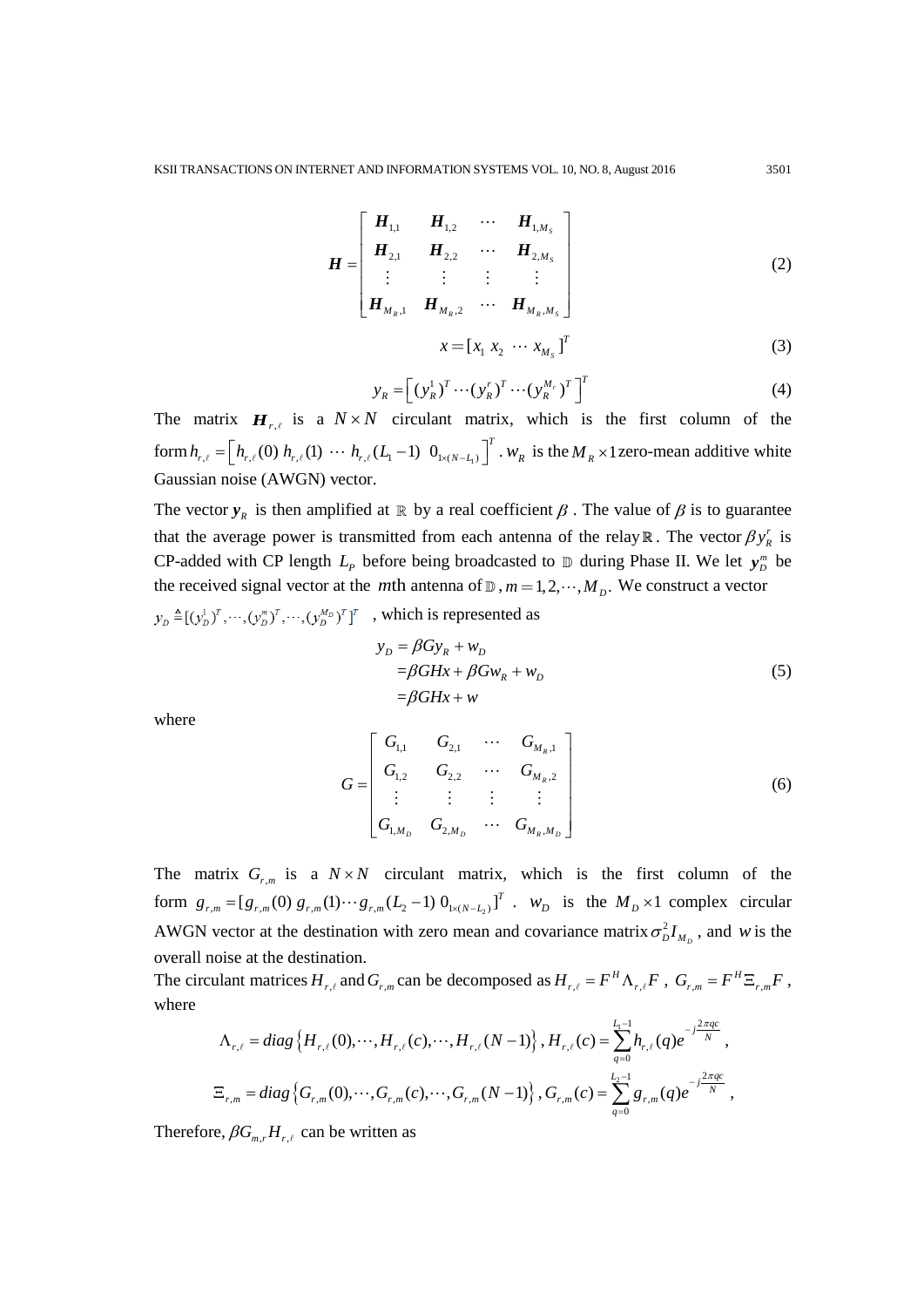3502 Aihua Zhang et al.: Sparsity Adaptive Expectation Maximization Algorithm for Estimating Channels in MIMO Cooperation systems

$$
\beta G_{r,m} H_{r,\ell} = F^H \beta \Xi_{r,m} \Lambda_{r,\ell} F \tag{7}
$$

Equation (7) is a circulant matrix that has the first columns of  $\left[\beta(g_{r,m} * h_{r,\ell}) 0_{1 \times (N-L+1)}\right]^T$  and a composite channel  $k_{\ell,m} = [k_{\ell,m}(0), k_{\ell,m}(1), \cdots, k_{\ell,m}(L-1)]$ ,  $L = L_1 + L_2 - 1$  which is provided as

$$
k_{\ell,m} = \beta(h_{\ell,r} \otimes g_{r,m}) \tag{8}
$$

$$
\beta \Lambda_{r,\ell} \Xi_{r,m} = diag(Wk_{\ell \times m}) \tag{9}
$$

Thus, by normalized discrete Fourier transformation (DFT) of  $y<sub>p</sub>$ , system model (5) can be rewritten as

$$
z = (I \otimes F)y_D = Xk + n,\tag{10}
$$

Where  $X = diag(Fx)W$ , where *F* is the DFT matrix and *W* is a matrix that takes the first  $(L-1)$  columns of  $\sqrt{N}F, n = (I \otimes F)w$ .

# **3. Compressed Channel Sensing**

#### **3.1 Overview of compressed sensing**

In this study, we consider the linear model as (10). According to the compressed sensing (CS), if an unknown signal vector satisfies the sparse or approximate sparse requirements, the conditions under which CS succeeds depends on the structure of the measurement matrix *X* . Thus, these kinds of unknown signals can be robustly reconstructed from observation signal *z* . However, the sparsest solution is always a nondeterministic polynomial-time hard problem. According to recent theoretical results, the observation signal can be employed to recover any "sparse enough" signal efficiently provided that the matrix *X* satisfies the so-called restricted isometric property (RIP) [25]. We suppose that *X* is a  $n \times p$  complex-valued measurement matrix that has unit  $\ell_2$  norm columns. The *X* satisfies the RIP of order *d* with parameter  $\delta \in (0,1)$ , which can satisfy the inequality.

$$
(1 - \delta_d) \|k\|_2^2 \le \|Xk\|^2 \le (1 + \delta_d) \|k\|_2^2
$$
\n(11)

Where  $||k||_2^2$  denotes the  $\ell_2$  norm, which is provided by  $||k||_2^2 = \sum |k_{r,m}|^2$ . If (11) is satisfied, then the training sequence satisfies the RIP of order *d* , and the accurate channel estimator with high probability can be obtained by using CS methods. Although verifying whether a given matrix satisfies this condition is difficult, numerous matrices satisfy the restricted isometry constant (RIC) with high property and few measurements. In particular, the random Gaussian, Bernoulli, and partial Fourier matrices have been exponentially shown with high probability to satisfy the RIC with a number of measurements that are nearly linear in the sparsity level. In this study, we consider the linear model as (10). According to the CS, the magnitudes and nonlinear coefficients of *k* can be accomplished by the convex program.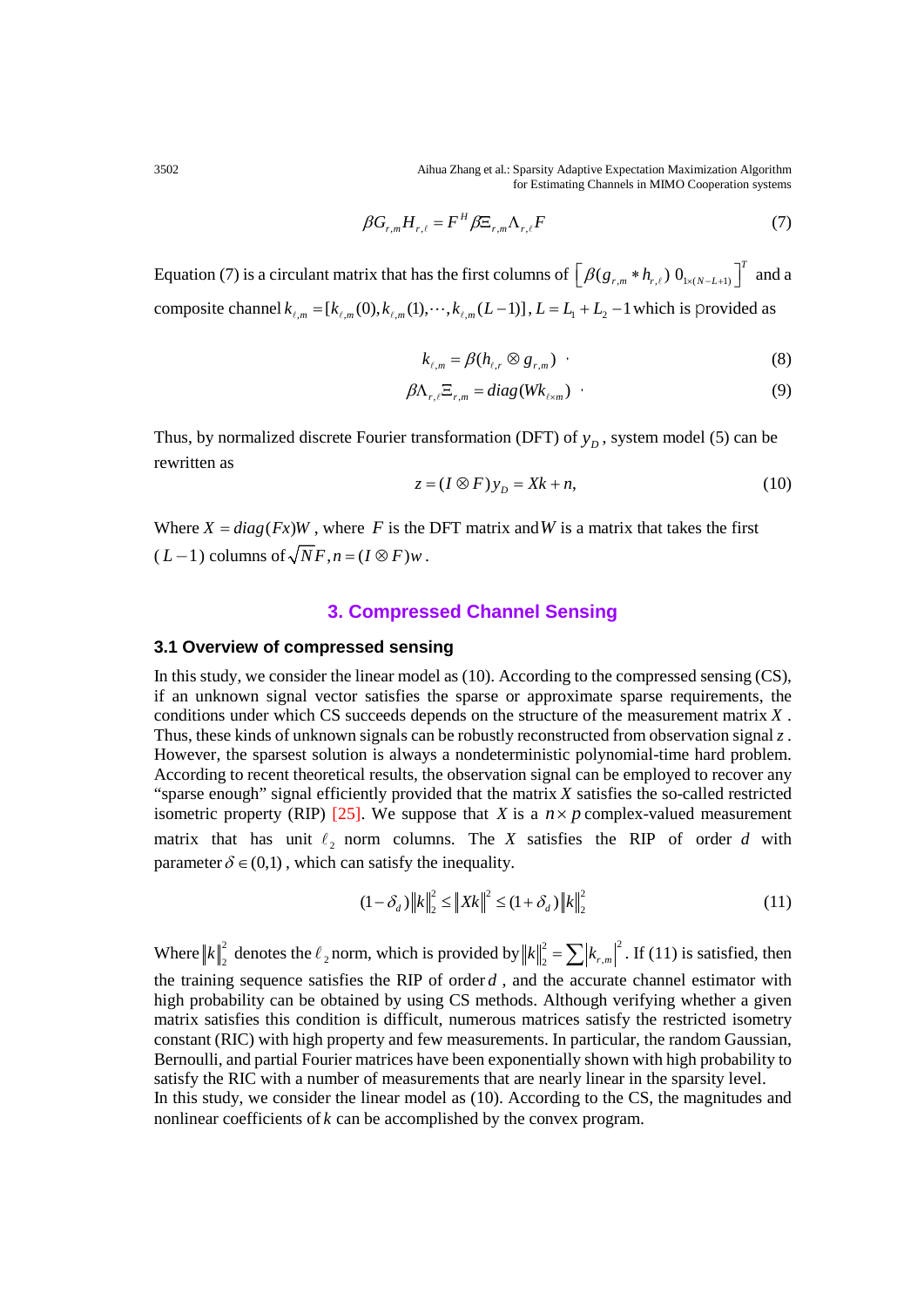$$
\hat{k} = \min_{k} \left\{ \frac{1}{2} \|y - Xk\|_{\ell_2}^2 + \lambda \|k\|_{\ell_1} \right\}
$$
\n(12)

Where the  $\ell_1$  norm provides a convex relaxation  $\ell_0$  norm, and  $\lambda$  is a regularized parameter that trades off the estimation error and sparsity of *k* . We define the sparsity of the MIMO relay network. We assume that  $k$  is a  $d$ -sparse channel vector in the sense that its impulse response satisfies

$$
d \triangleq \sum_{\ell=1}^{M_s} \sum_{m=1}^{M_p} \sum_{\substack{i=0 \ i \neq d}}^{L-1} \left\| k_{\ell,m}(i) \right\|_0 \ll M_s M_p L \tag{13}
$$

The mean square error (MSE) in the channel estimate is lower bounded as

$$
E\left[\left\|\hat{k} - k\right\|_{F}^{2}\right] \ge \frac{M_{s}M_{D}d}{\varepsilon}
$$
\n(14)

As the MIMO relay system model (10) shows, the LS estimator is expressed as

$$
\hat{k} = \begin{cases}\nX_T^{\dagger} z, T \subseteq \text{supp}(k) \\
0, \text{ others}\n\end{cases} (15)
$$

where  $\text{supp}(k)$  denotes the nonzero taps that support the channel vector  $k, X<sub>T</sub>$  is the submatrix constructed from the columns of *X* , and *T* denotes the selected sub columns that correspond to the nonzero index set of the convoluted channel vector *h*. The MSE of the LS estimator  $\hat{k}$  is indicated by

$$
\hat{k} = X^{\dagger} z = k + X^{\dagger} n \tag{16}
$$

# **3.2. CoSaMP estimator**

The compressive sensing-based CoSaMP is considered as an effective method when the sparsity *d* of the channel is known. The accurate channel estimator is obtained by refining the support set at each iteration step.

*Input*: z, *X*, *d* the training signal matrix  $X = diag(F_X)W$ , the maximum number of dominant channel coefficients is assumed as *d* .

 $\bm{Output:}$  Channel estimator  $\hat{k}_{\textit{CoSaMP}}$  .

*Initialization*: The index set of nonzero coefficient as  $T_0 = \emptyset$ , the residual estimation error as

 $r_0 = z$ , and the iteration index as  $q = 1$ .

*Identification*: We select a column index  $n_a$  of X that is most correlated with the residual

$$
n_q = \left| \left\langle r_{q-1}, X_q \right\rangle \right| \text{ and } T_q = T_{q-1} \cup n_q \tag{17}
$$

We use the LS method to calculate a channel estimator as  $T_{LS} = \arg \min ||z - Xk||$  and select

*T* maximum dominant taps *d* . The positions of the selected dominant taps in this sub step are denoted by  $T_{LS}$ .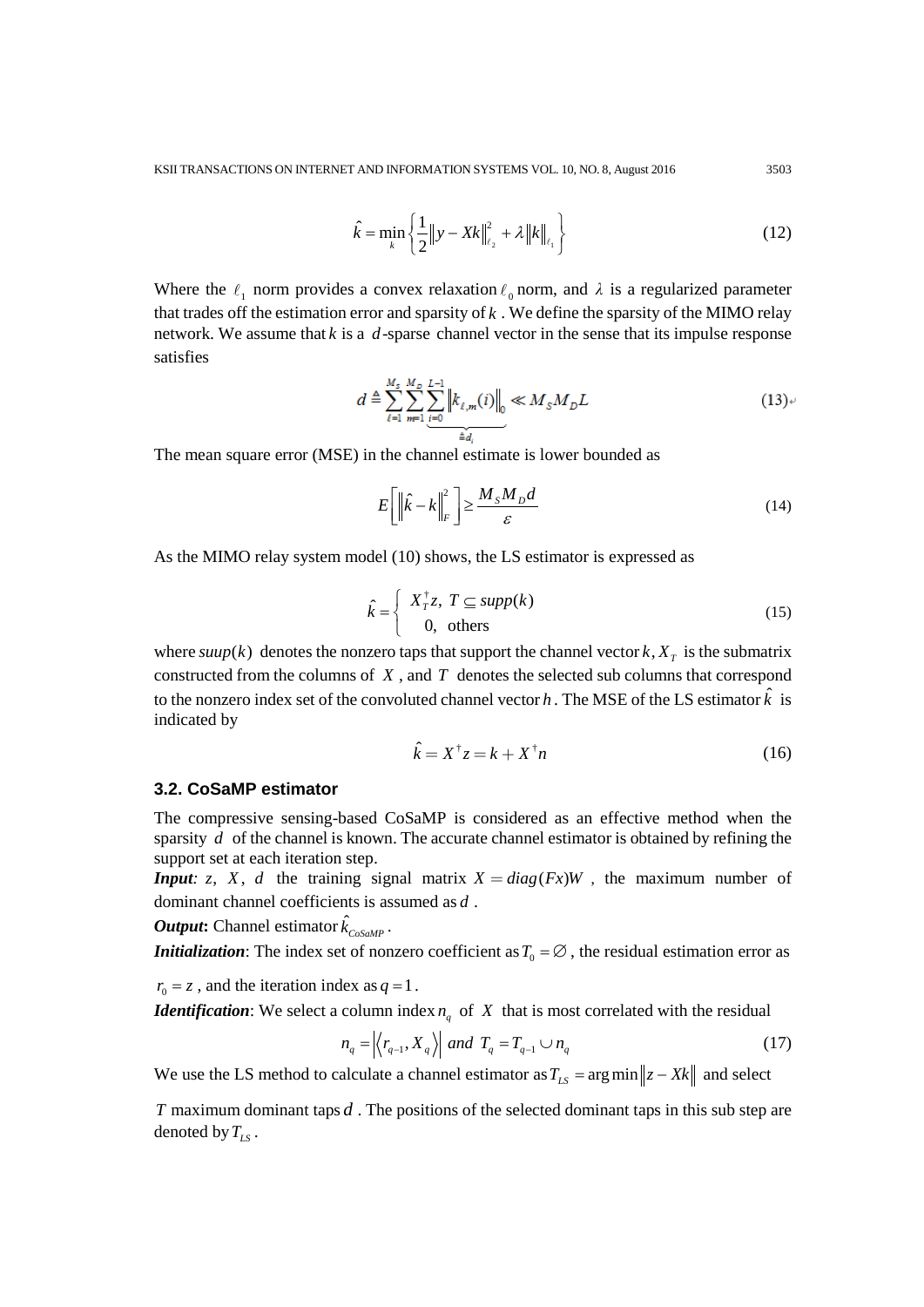3504 Aihua Zhang et al.: Sparsity Adaptive Expectation Maximization Algorithm for Estimating Channels in MIMO Cooperation systems

*Merge*: The positions of dominant taps are merged by  $T_q = T_{LS} \cup T_q$ .

*Estimation*: The best coefficient for approximating the channel vector with chosen columns is computer as

$$
k_q = \arg\min_k \left\| z - X_{T_0} k \right\|_2 \tag{18}
$$

*Pruning*: The  $T_q$  largest channel coefficients are selected, as follows:

$$
k_q = [k]_d \tag{19}
$$

and the left taps  $T \setminus T_q$  are replaced by zero.

*Iteration***:** The estimation error is updated, as follows:

$$
r_q = z - X_{r_q} k_q \tag{20}
$$

The iteration counter  $k$  is incremented. Equations (16) to (19) are repeated until the stopping criterion holds. Then  $\hat{k}_{cosamp} = k_q$  is set.

# **3.3. Adaptive compressed channel estimation**

This section describes the proposed sparsity adaptive expectation maximization (SAEM) algorithm illustrated in **Fig. 1.** Two major blocks exist: The Kalman equalization block and the expectation maximization (EM)–based channel information estimation algorithm block. The Kalman equalization block receives the channel information, i.e., the estimated values of *k* . Then, it provides the soft information of transmitted signals to the EM-based channel information estimation blocks. The details of the algorithm are explained in **Fig. 1**.



**Fig. 1.** Block diagram of the sparse channel estimator

The time-variant channel *k* can be expressed as

$$
k_n = k_{n-1} + w_{n,\Delta_0} = k_0 + \sum_{i=1}^n w_{i,\Delta_0}
$$
 (21)

Where  $k_0 \sim (\overline{k}_0, \sigma_0^2 I_{\Delta_0})$  and  $\Delta_0$  denotes the set of the nonzero coefficients of *k*. The noise vector  $W_{n,\Delta_0}$  is zero mean Gaussian inside  $\Delta_0$ , of which the diagonal covariance matrix is 0  $\cup$   $\sqcup$   $w_1$  $C_{n,\Delta_0} = diag\left[\sigma_{w_1}^2(n), \cdots, \sigma_{w_d}^2(n)\right].$ 

We incorporate Equation (14) and the convex program (11) into the EM framework. The resulting adaptive algorithms employ one-time update for computational purposes. We let  $\theta = \overline{k}_0$  be the vector of unknown parameters. Under the Gaussian assumption postulated, minimization of (14) is equivalent to maximization of the log-likelihood  $p(y_n | \theta)$  augmented by  $\ell_1$  penalty. To apply the EM method, we have to specify the complete and incomplete data.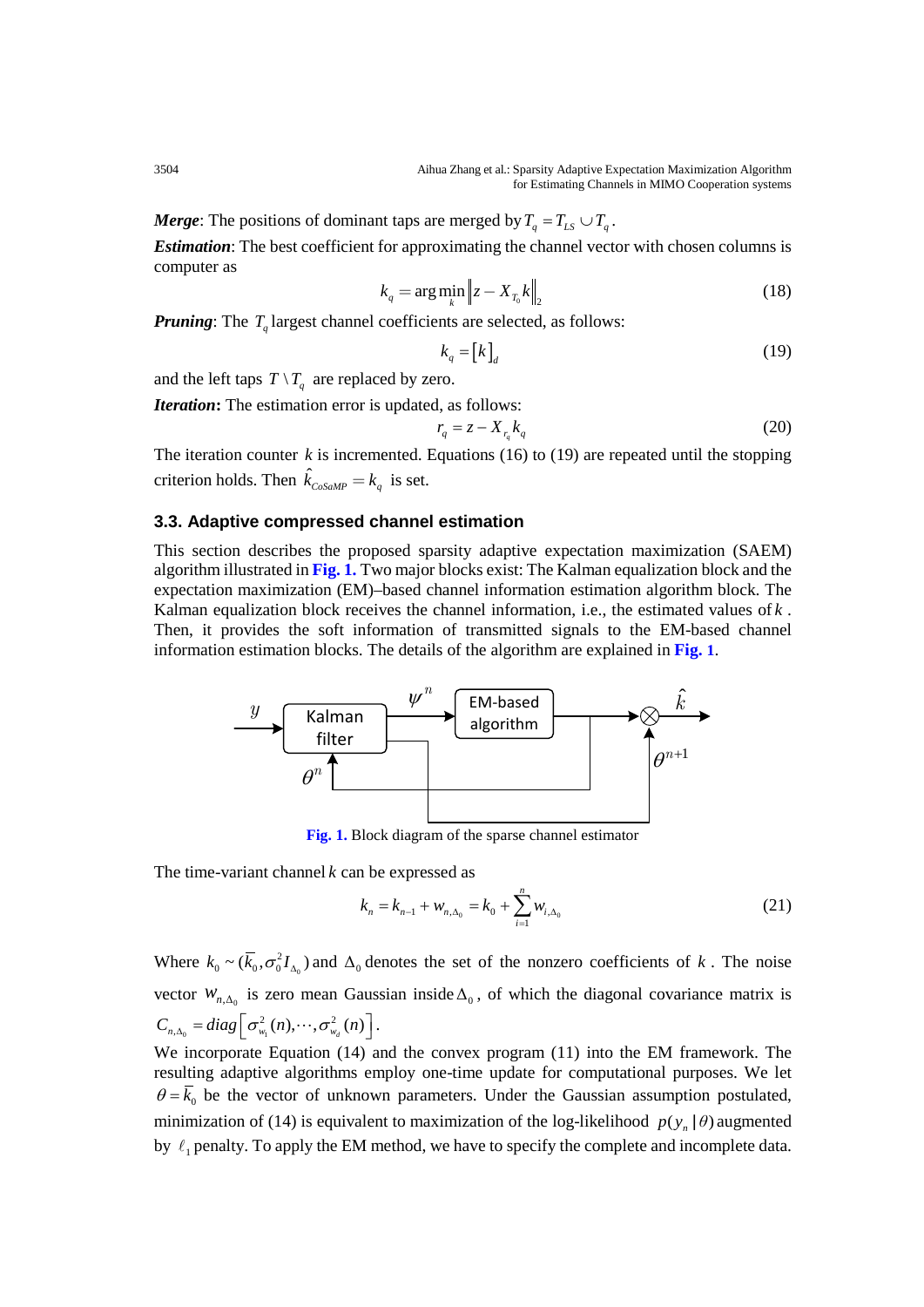The vector  $k_n$  at time *n* is taken to represent the complete data vector, whereas  $y_{n-1}$  accounts for the incomplete data [9]. In this context, the conditional density  $p(k_n | y_{n-1})$  plays a major role. This density is Gaussian with mean and covariance

$$
\psi_n = E[k_n \mid y_{n-1}] \tag{22}
$$

$$
P_n = E[(k_n - \psi_n)(k_n - \psi_n)^H] = \sigma_0^2 I + \sum_{1}^{n} diag\left[\sigma_{q_i}^2(t)\right]
$$
 (23)

*Expectation step* computes the conditional expectation

$$
Q(\theta, \hat{\theta}_{n-1}) = E_{p(k_n|y_{n-1};\hat{\theta}_{n-1})} [\log p(k_n; \theta)]
$$
  
=  $\delta + \theta P_n^{-1} \psi_n - \frac{1}{2} \theta^H P_n^{-1} \theta$  (24)

Where  $\log p(k_n; \theta) = \delta - \frac{1}{2} (k_n - \psi(\theta))^H P_n^{-1}(k_n - \psi(\theta)).$ 

*Maximization step* maximizes the Q-function minus the  $\ell_1$  penalty with respect to  $\theta$ , as follows:

$$
\hat{\theta} = \arg \max_{\theta} \left\{ Q(\theta, \hat{\theta}_{n-1}) - \lambda \left\| \theta \right\|_{\ell_1} \right\}
$$
 (25)

Maximization of the Q-function leads to the soft thresholding function

$$
\hat{k} = \text{sgn}(\psi_n) \Big[ |\psi_n| - \lambda (\sigma_0^2 + f_n) I \Big]_{\text{max}} \tag{26}
$$

The parameter  $\psi_n$  is recursively computed by the Kalman smoothing algorithm, which can be expressed as follows:

$$
\psi_n = k_{n-1} + r_n * (y_n - x_n^T k_{n-1})
$$
\n(27)

#### **4. Simulation results**

In this section, the MSE performance of the proposed method with sparsity adaptive expectation maximization (SAEM) algorithm is evaluated by simulations. The performance of the proposed estimators is compared with that of the CoSaMP channel estimator, OMP channel estimator, and oracle channel estimator (LS-based known position of dominant taps). The MIMO relay network with  $M_s = M_R = M_D = 2$  antennas is considered. A total of  $10<sup>4</sup>$  symbols are generated; QPSK modulation is used, and the numbers of training symbols and data symbols are set to 200 and 1200, respectively. The number of nonzero taps is set to 3 out of a total of 20 taps for each channel link, the sparse structure of channels does not change during the block, and the positions of nonzero channel taps are generated randomly. The auto regressive (AR) parameters are chosen such that an autocorrelation of fading process derived from Jakes model is closely approximated by an AR process, and the parameters for the Kalman smoother are chosen accordingly. Transmit power is set as  $P_s = P$  and AF relay power is set as  $P_R = P$ . The signal-to-noise ratio (SNR) is defined as *a*  $10\log(P/\sigma_n^2)$ .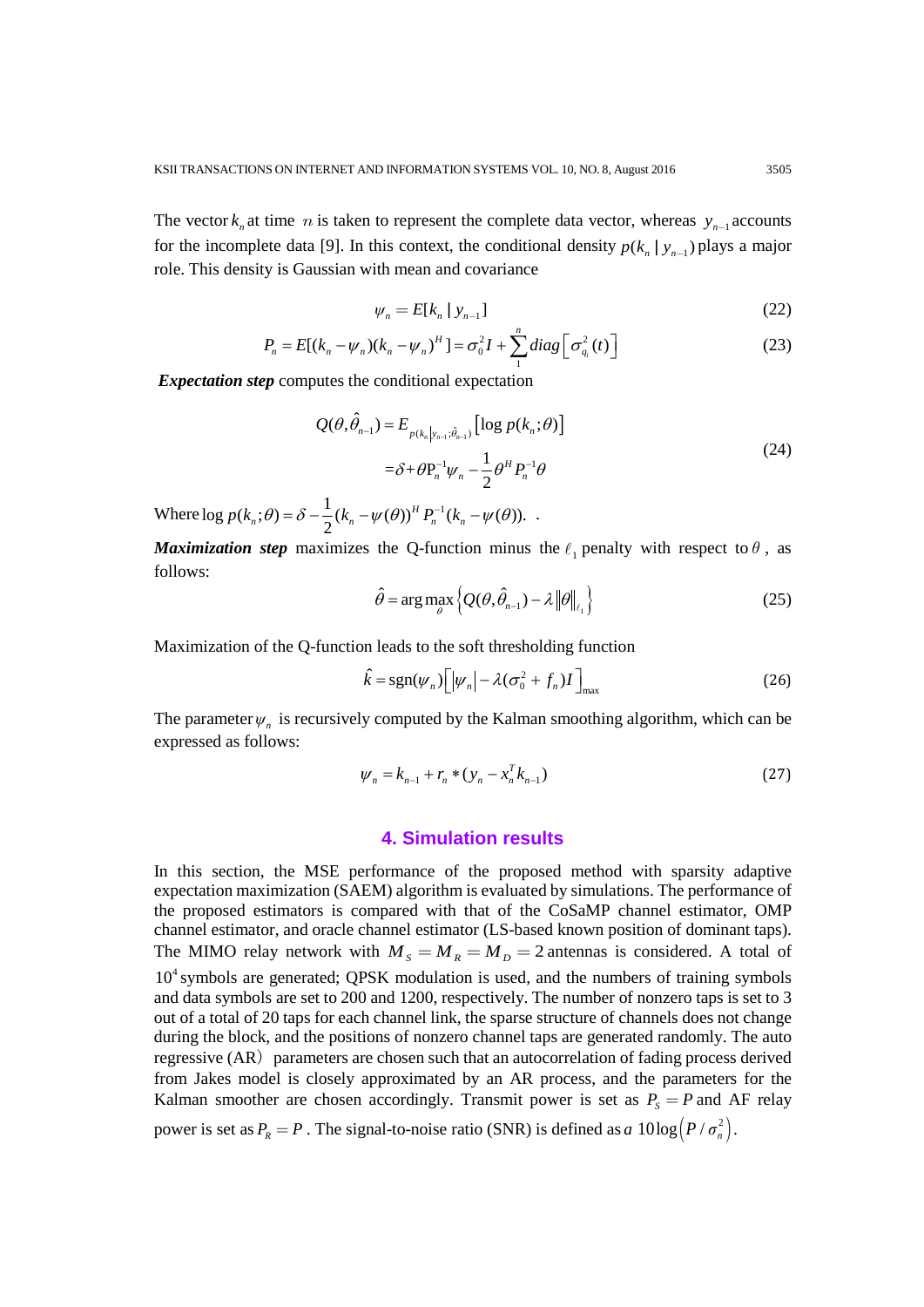3506 Aihua Zhang et al.: Sparsity Adaptive Expectation Maximization Algorithm for Estimating Channels in MIMO Cooperation systems



**Fig. 2.** MSE performance of channel estimation for the case when d=2



**Fig. 3.** MSE performance of channel estimation for the case when d=4.

**Figs. 2** to **6** show the simulation results when the number of nonzero taps in cooperation channels is changed. These figures show the average MSE performance improves as the SNR increases. **Fig. 2** to **4** based the channel mode (10), and we can see that CS-based method has a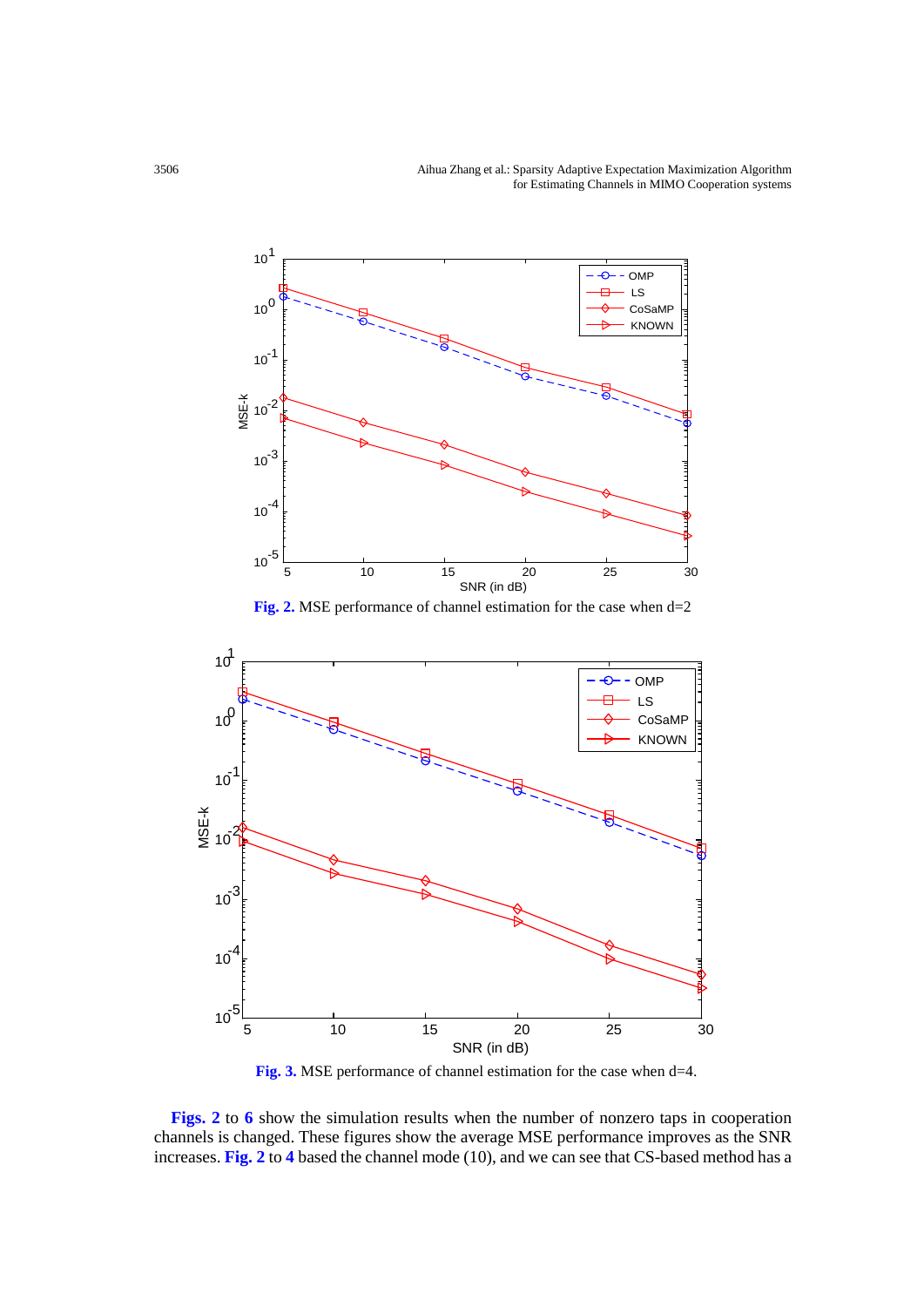small gap to oracle bound but is better than the LS-based linear channel estimation. The CoSaMP algorithm also performed better than OMP.

This study provides MSE performance comparisons of channel estimators versus different channel sparsities. The numbers of dominant channel taps are assumed to be 2 and 4. According to the figures, the LS-based average MSE performances are not changed because the linear channel estimation method neglected channel sparsity. However, the proposed method employed channel structure as for prior information and has a better MSE performance than the LS algorithm. The figures indicate that the fewer the nonzero taps in the channel, the better the MSE performance is.

The performance of the CoSaMP estimator is also compared with that of the ECM estimator algorithm in this section. According to **Fig. 4,** the performance of the proposed compressed channel estimation (CCE) method is considerably better than that of the ECM algorithm when channel impulse responses are sufficiently sparse. However, as the number of nonzero taps of all the channels increases, the performance of CoSaMP gets closer to that of the ECM algorithm.



**Fig. 4.** MSE performance of channel estimation for the case when channel impulse responses are sparse enough

According to **Figs. 5** and **6**, the average MSE performance improves as the SNR increases. The CS-based method has a small gap to oracle bound, but is better than OMP and sparsity adaptive matching pursuit (SAMP) algorithm [26]. **Fig. 5** presents the normalized MSE versus SNR when the Doppler rate is 0.002. The MSE of the proposed sparse channel estimator is close to the lower bound, which implies that the SAEM channel estimator can detect the sparse structure with reasonably good accuracy. In **Fig. 6**, the performance of the SAEM estimator is compared with that of the CoSaMP estimator algorithm and the proposed channel estimator shows lower normalized MSE compared with the OMP channel estimator.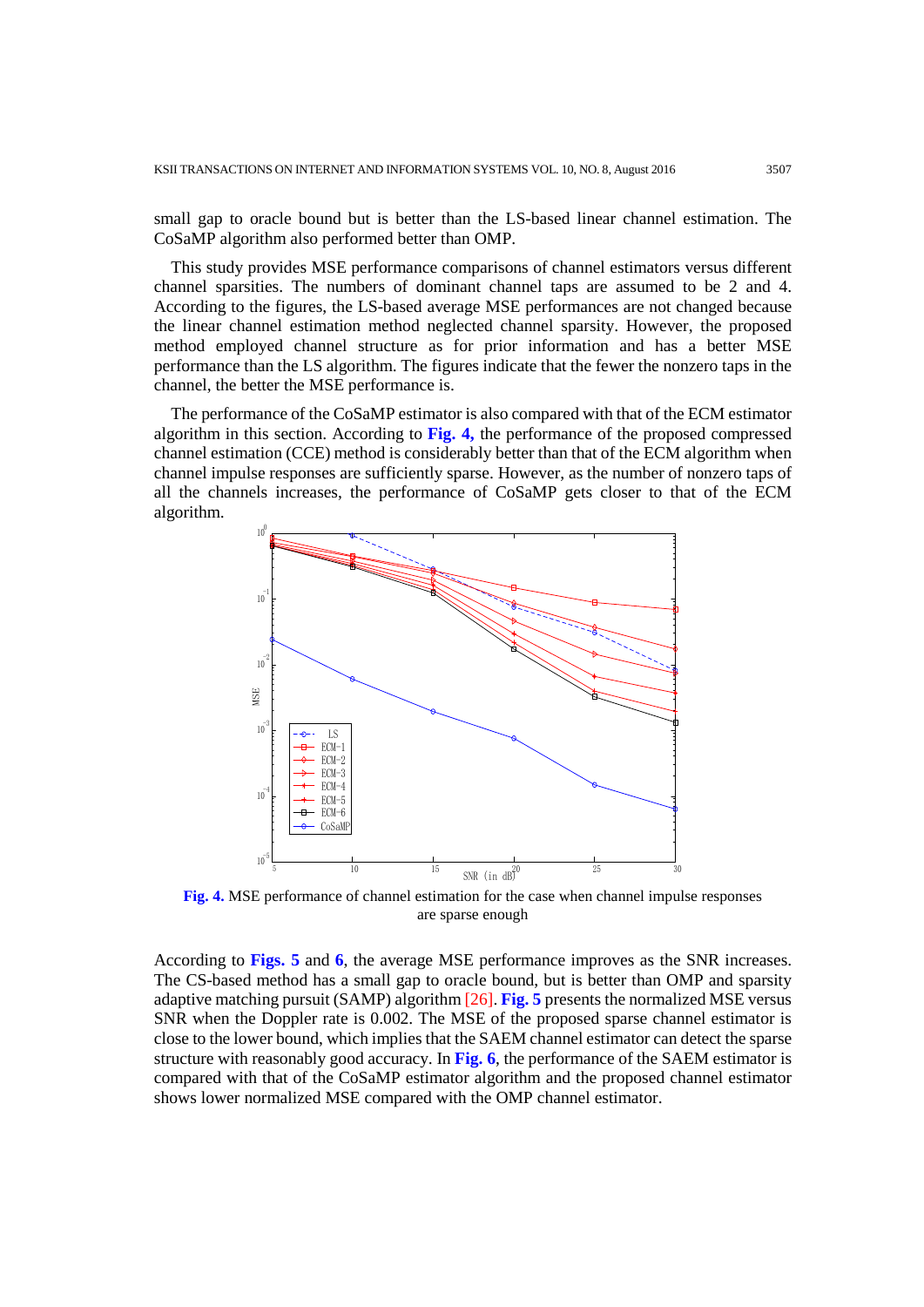3508 Aihua Zhang et al.: Sparsity Adaptive Expectation Maximization Algorithm for Estimating Channels in MIMO Cooperation systems



**Fig. 6.** MSE performance of several channel estimators

-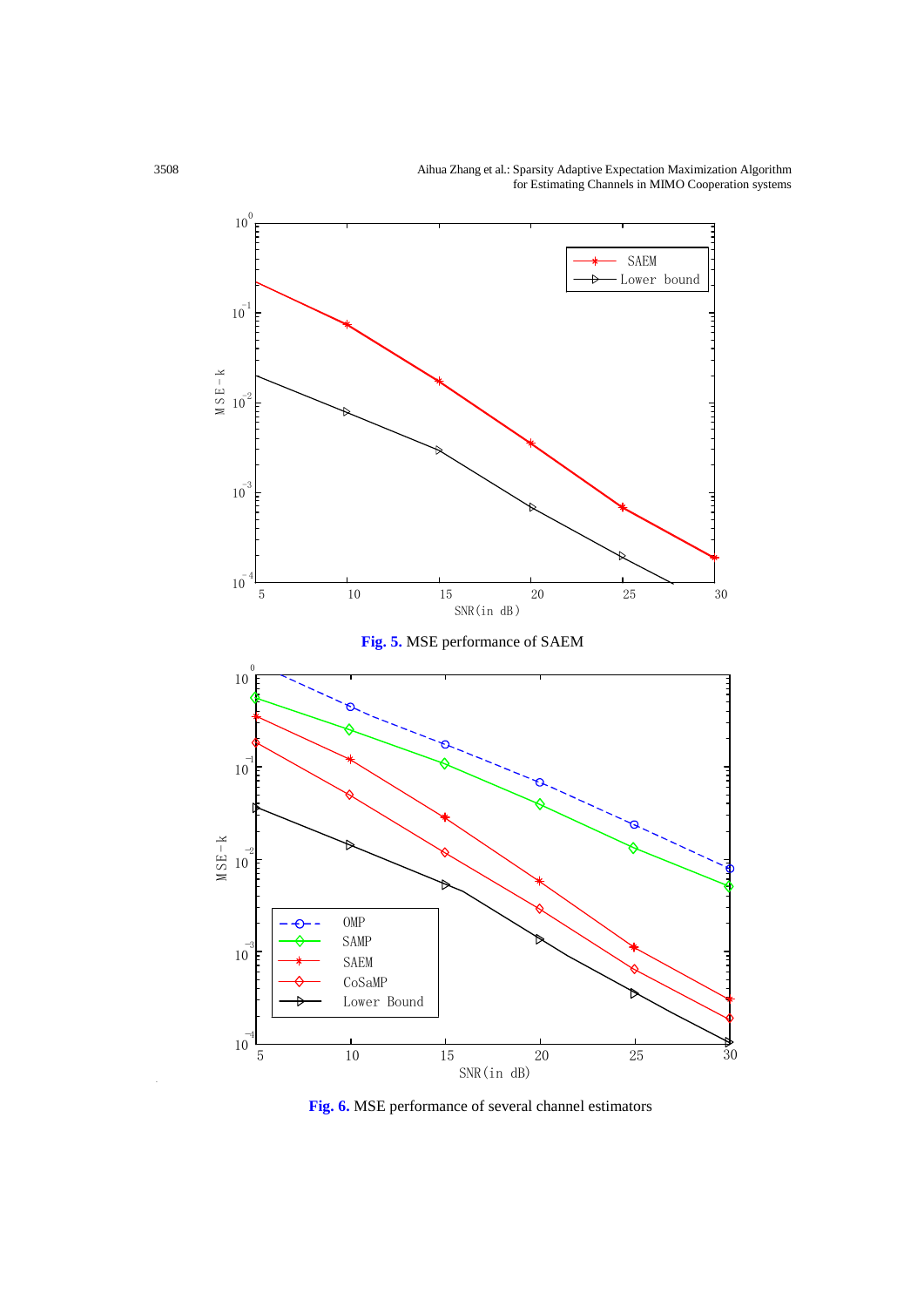## **5. Conclusion**

This study investigated the channel estimation problem in sparse multipath MIMO relay networks. To address the limitations of conventional linear channel estimation methods, we proposed compressed channel estimation methods for MIMO relay networks under the AF protocol. The sparseness of convoluted sparse channels was demonstrated by a measure function, and the proposed CS method CoSaMP exploited the sparsity in the MIMO OWRN channel when the sparsity as a prior. According to the proposed SAEM algorithm in this work, this reconstruction algorithm is most featured of not requiring information of sparsity of target signals as a prior. It not only releases a common limitation of existing greedy pursuit algorithms but also keeps performance comparable with that of strongest algorithm CoSaMP and better than OMP and SAMP. The underlying intuition of SAEM which is similar to that of the EM algorithm is to alternatively estimate the sparsity and the true support set. Extensive experiment results confirm that SAEM is very appropriate for reconstructing compressible sparse signal where its magnitudes are decayed rapidly. The proposed algorithm can be applied in signal receiver by using FPGA and high-speed real-time digital signal processor, which will increase the performance of signal receiver.

#### **References**

- [1] J O Minho, A Almeida, T F Maciel et al., "Massive MIMO: Survey and Future Research Topics," *Iet Communications*, 2016. [Article\(CrossRef Link\)](http://dx.doi.org/doi:10.1049/iet-com.2015.10916)
- [2] Feng Wan, Wei-Ping Zhu, Swamy, M.N, "Semiblind sparse channel estimation for MIMO-OFDM systems," *IEEE Transactions on Vehicular Technology*, vol. 60, no.6, pp. 2569-2582, July 2011. [Article \(CrossRef Link\)](http://dx.doi.org/10.1109/TVT.2011.2153218)
- [3] H. Minn, N. Al-Dhahir, "Optimal training signals for MIMO OFDM channel estimation," *IEEE Transactions on Wireless Communications*, vol.5, no.5, pp.1158-1168, May 2006. [Article \(CrossRef Link\)](http://dx.doi.org/10.1109/TWC.2006.1633369)
- [4] A. Soysal, Ulukus, Sennur, "Joint channel estimation and resource allocation for MIMO systems-part I: single-user analysis," *IEEE Transactions on Wireless Communications*, vol.9, no.2, pp.624-631, February 2010. Article (CrossRef Link)
- [5] N Shariati, E Bjornson, M Bengtsson et al., "Low-Complexity Polynomial Channel Estimation in Large-Scale MIMO with Arbitrary Statistics," *IEEE Journal of Selected Topics in Signal Processing*, vol.8, no.5, pp. 815-830, 2014. [Article \(CrossRef Link\)](http://dx.doi.org/10.1109/JSTSP.2014.2316063)
- [6] C K Wen, S Jin, K K Wong et al., "Channel Estimation for Massive MIMO Using Gaussian-Mixture Bayesian Learning," *IEEE Transactions on Wireless Communications*, vol.14, no.3, pp. 1356-1368, 2015. [Article \(CrossRef Link\)](http://dx.doi.org/10.1109/TWC.2014.2365813)
- [7] Y. Rong, M. R. A. Khandaker and Y. Xiang, "Channel estimation of dual-hop mimo relay system via parallel factor analysis," *IEEE Transactions on Wireless Communications*, vol. 11, no. 6, pp. 2224–2233, July 2012[.Article \(CrossRef Link\)](http://dx.doi.org/10.1109/TWC.2012.032712.111251)
- [8] X. Xu, J. Wu, S. Ren, L. Song, and H. Xiang, "Superimposed training-based channel estimation for MIMO relay networks," *International Journal of Antennas and Propagation*, vol. 2012, pp. 1–11, July 2012[. Article \(CrossRef Link\)](http://dx.doi.org/10.1049/iet-com.2012.0418)
- [9] Z. Fang and J. Shi, "Least square channel estimation for two-way relay MIMO-OFDM systems," *ETRI Journal*, vol. 33, no. 5, pp. 806-809, Oct. 2011. [Article \(CrossRef Link\)](http://dx.doi.org/10.4218/etrij.11.0210.0424)
- [10] T. Pham, H. K. Garg, Y. Liang and A. Nallanathan, "Doubly iterative receiver for MIMO amplify-and-forward relay networks," *IEEE Wireless Communications and Networking Conference (WCNC)*, pp.1,5, 18-21 April 2010. [Article \(CrossRef Link\)](http://dx.doi.org/10.1109/WCNC.2010.5506308)
- [11] Í V. Cavalcante, A. L. F. de Almeida and M. Haardt, "Joint Channel Estimation for Three-Hop MIMO Relaying Systems," *IEEE Signal Processing Letters*, vol. 22, no. 12, pp. 2430-2434, Dec. 2015. [Article \(CrossRef Link\)](http://dx.doi.org/10.1109/LSP.2015.2490251)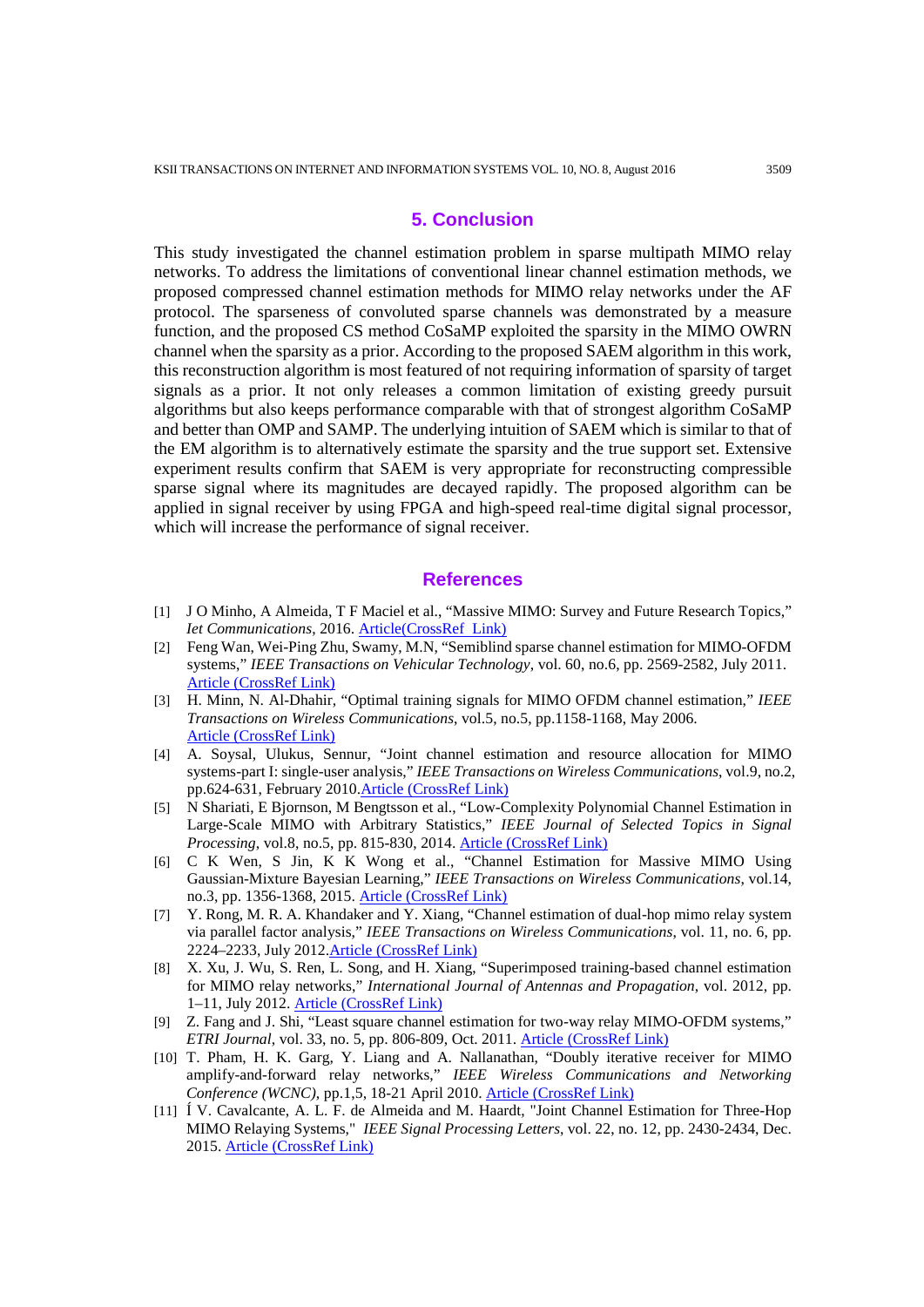- [12] W. U. Bajwa, A. Sayeed, R. Nowak, "Sparse multipath channels: modeling and estimation," in *Proc. of IEEE 13th Digital Signal Processing Workshop and 5th IEEE Signal Processing Education Workshop*, pp.320,325, 4-7 Jan. 2009. [Article \(CrossRef Link\)](http://dx.doi.org/10.1109/DSP.2009.4785942)
- [13] N. Czink, X.Yin, H. Ozcelik, M. Herdin, E. Bonek, B.H. Fleury, "Cluster characteristics in a MIMO indoor propagation environment," *IEEE Transactions on Wireless Communications*, vol. 6, no. 4, pp. 1465–1475, April 2007. [Article \(CrossRef Link\)](http://dx.doi.org/10.1109/TWC.2007.348343)
- [14] Y. Zhou, M. Herdin, A. M. Sayeed and E. Bonek, "Experimental Study of MIMO Channel Statistics and Capacity via Virtual Channel Representation," *University of Wisconsin-Madison*, Tech. Rep., Feb. 2007. [Article \(CrossRef Link\)](http://www.ece.wisc.edu/%7Eakbar/rgroup/pdfs/zhou_meas.pdf)
- [15] D. L. Donoho, "Compressed sensing," *IEEE Transactions on Information Theory*, vol. 52, no. 4, pp. 1289–1306, Apr. 2006. [Article \(CrossRef Link\)](https://vpn.zzu.edu.cn/10.1109/,DanaInfo=dx.doi.org+TIT.2006.871582)
- [16] W. U. Bajwa, J. Haupt, G. Raz and R. Nowak, "Compressed channel sensing," in *Proc. of 42nd Annu. Conf. Information Sciences and Systems (CISS'08)*, Princeton, NJ, pp.5, 10, 19-21, March 2008. [Article \(CrossRef Link\)](http://dx.doi.org/10.1109/CISS.2008.4558485)
- [17] W. U. Bajwa, J. Haupt, A. M. Sayeed and R. Nowak, "Compressed channel sensing: A new approach to estimating sparse multipath channels," in *Proc. of the IEEE*, vol. 98, no.6, pp. 1058-1076, June 2010[. Article \(CrossRef Link\)](http://dx.doi.org/10.1109/JPROC.2010.2042415)
- [18] Y Liu, W Mei, H Du, "Group-Sparse Channel Estimation using Bayesian Matching Pursuit for OFDM Systems," *Ksii Transactions on Internet & Information Systems*, VOL. 9, NO. 2, pp. 583-599, Feb 2015. Article (CrossRef Link)
- [19] G. Gui, Z. Chen, Q. Meng, Q. Wan and F. Adachi, "Compressed channel estimation for sparse multipath two-way relay networks," *International Journal of the Physical Sciences*, vol. 6, no.12, pp. 2782-2788, June 2011. [Article \(CrossRef Link\)](http://www.academicjournals.org/article/article1380720507_Gui%20et%20al.pdf)
- [20] A. Zhang, G. Gui, S.Y. Yang, "Compressive channel estimation for OFDM cooperation networks," *Research Journal of Applied Sciences, Engineering and Technology*, vol. 4, no. 8, pp. 897–901, April 2012. [Article \(CrossRef Link\)](http://www.maxwellsci.com/print/rjaset/v4-897-901.pdf)
- [21] A. Zhang, S.Y. Yang and G. Gui, "Sparse Channel Estimation for MIMO-OFDM Two-Way Relay Network with Compressed Sensing," *International Journal of Antennas and Propagation*, vol. 2013, Article ID 914734, 6 pages, 2013. [Article \(CrossRef Link\)](http://dx.doi.org/10.1109/VTCFall.2013.6692418)
- [22] A. Zhang, G. Gui, S.Y. Yang, "Compressed channel estimation for MIMO amplify-and-forward relay networks," in *Proc. of Communications in China (ICCC), 2013 IEEE/CIC International Conference on* , vol., no., pp.374-379, 12-14 Aug. 201[3Article \(CrossRef Link\)](http://dx.doi.org/10.1109/ICCChina.2013.6671145)
- [23] D. Needell and J. a. Tropp, "CoSaMP: Iterative signal recovery from incomplete and inaccurate samples," *Applied and Computational Harmonic Analysis*, vol. 26, no. 3, pp. 301–321, May 2009. Article (CrossRef Link)
- [24] J. A. Tropp and A. C. Gilbert, "Signal recovery from random measurements via orthogonal matching pursuit," *IEEE Transactions on Information Theory*, vol.53, no.12, pp. 4655-4666, Dec. 200[7.Article \(CrossRef Link\)](http://dx.doi.org/10.1109/TIT.2007.909108)
- [25] E. J. Candes, "The restricted Isometry property and its implications for compressed sensing," *Comptes Rendus Mathematique*, Volume 346, Issues 9–10, pp. 589-592, May 2008. Article (CrossRef Link)
- [26] T.T.DO, L. Gan, N. Nguyen and T.D. Tran, "Sparsity adaptive matching pursuit algorithm for practical compressed sensing," in *Proc. of 42nd Asilomar conf. Signal, Syst., Compute, Pacific Grove, CA, USA*, 26-29, pp.581-587, Oct. 2008. [Article \(CrossRef Link\)](http://dx.doi.org/10.1109/ACSSC.2008.5074472)